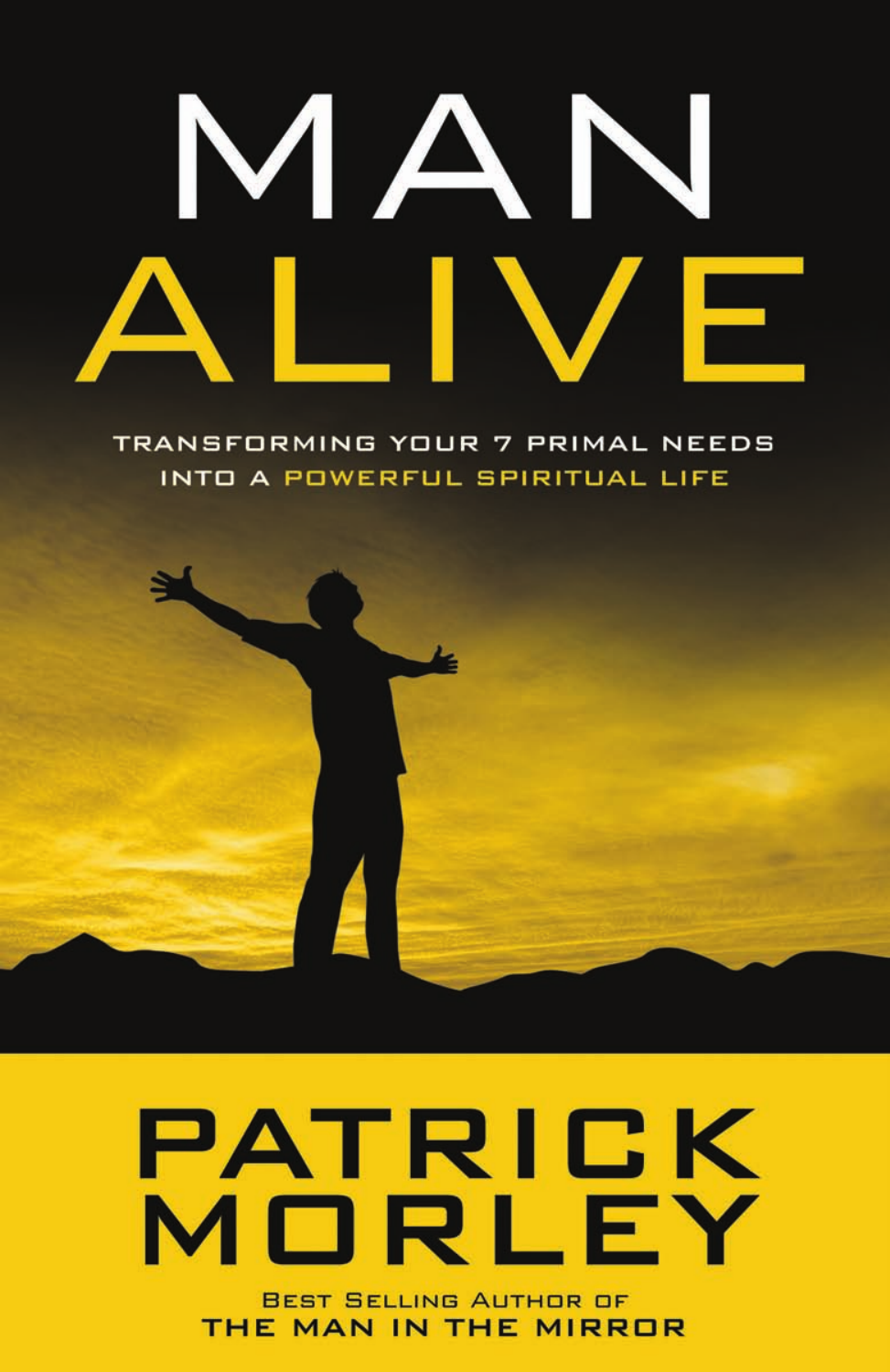# MAN<br>I IVF **a** l **v**

transforming your 7 primal needs into a powerful spiritual life

## patrick morley

Best-Selling Author of THE MAN IN THE MIRROR

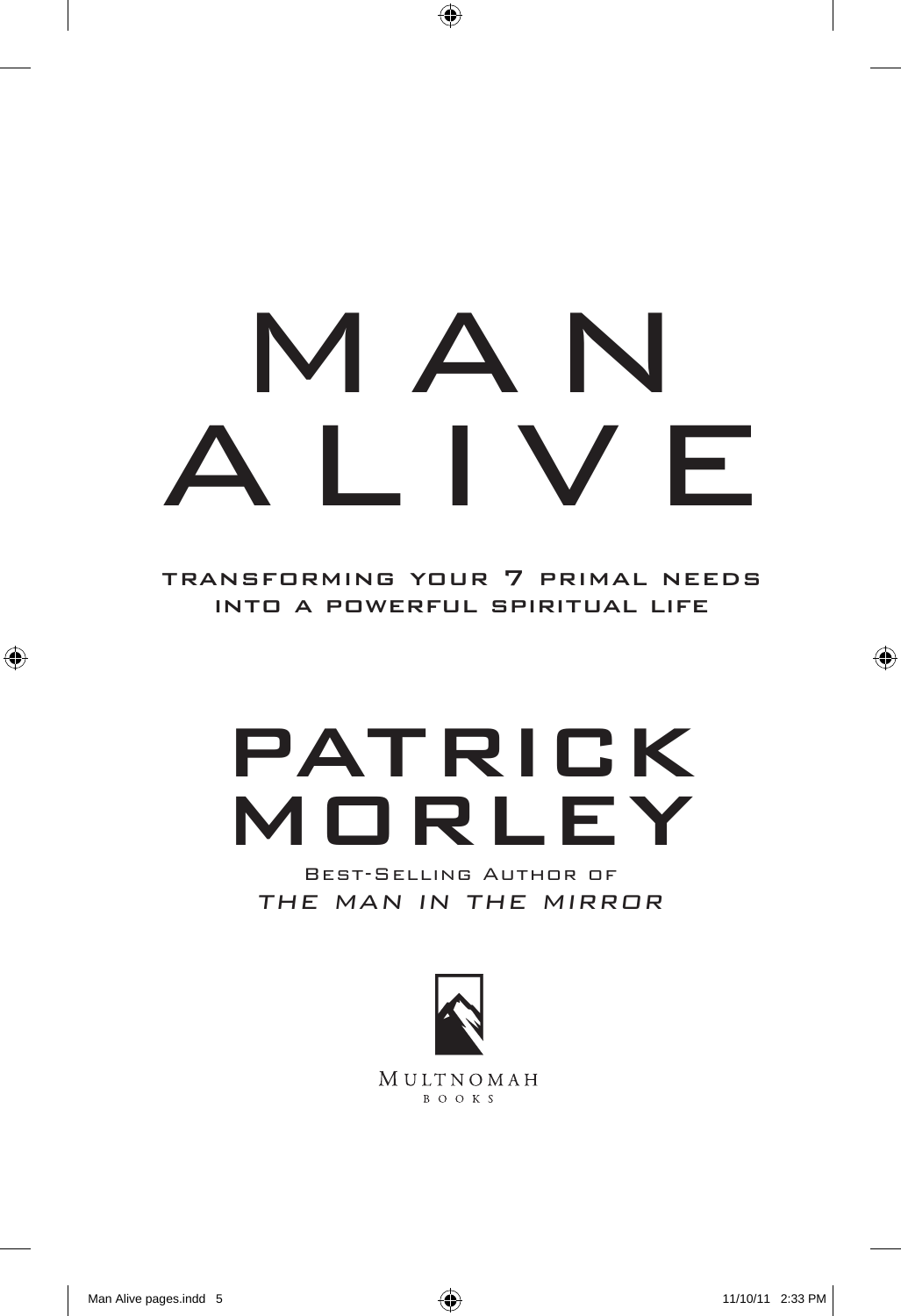Excerpted from Man Alive by Patrick Morley Copyright © 2012 by Patrick Morley. Excerpted by permission of Multnomah Books, a division of Random House, Inc. All rights reserved. No part of this excerpt may be reproduced or reprinted without permission in writing from the publisher.

Man Alive Published by Multnomah Books 12265 Oracle Boulevard, Suite 200 Colorado Springs, Colorado 80921

All Scripture quotations, unless otherwise indicated, are taken from the Holy Bible, New Living Translation, copyright © 1996, 2004, 2007. Used by permission of Tyndale House Publishers Inc., Carol Stream, Illinois 60188. All rights reserved. Scripture quotations marked (niv) are taken from the Holy Bible, New International Version®, NIV®. Copyright © 1973, 1978, 1984 by Biblica Inc.<sup>™</sup> Used by permission of Zondervan. All rights reserved worldwide. www.zondervan.com.

Details in some anecdotes and stories have been changed to protect the identities of the persons involved.

A few concepts in *Man Alive* have appeared in various stages of development in earlier books, especially *Pastoring Men,* copyright © 2008, published by Moody, and *The Man in the Mirror,* copyright © 2000, published by Zondervan.

ISBN 978-1-60142-386-3 ISBN 978-1-60142-387-0 (electronic)

Copyright © 2012 by Patrick Morley

Cover design by Kevin McMillan

All rights reserved. No part of this book may be reproduced or transmitted in any form or by any means, electronic or mechanical, including photocopying and recording, or by any information storage and retrieval system, without permission in writing from the publisher.

Published in the United States by WaterBrook Multnomah, an imprint of the Crown Publishing Group, a division of Random House Inc., New York.

MULTNOMAH and its mountain colophon are registered trademarks of Random House Inc.

Library of Congress Cataloging-in-Publication Data Morley, Patrick M.

 Man alive : transforming your seven primal needs into a powerful spiritual life / Patrick Morley. — 1st ed.

 p. cm. ISBN 978-1-60142-386-3 (alk. paper) — ISBN 978-1-60142-387-0 (electronic) 1. Christian men—Religious life. I. Title. BV4528.2.M668 2012 248.8'42—dc23

2011044864

Printed in the United States of America 2012—First Edition

10 9 8 7 6 5 4 3 2 1

#### Special Sales

Most WaterBrook Multnomah books are available at special quantity discounts when purchased in bulk by corporations, organizations, and special-interest groups. Custom imprinting or excerpting can also be done to fit special needs. For information, please e-mail SpecialMarkets@WaterBrookMultnomah.com or call 1-800-603-7051.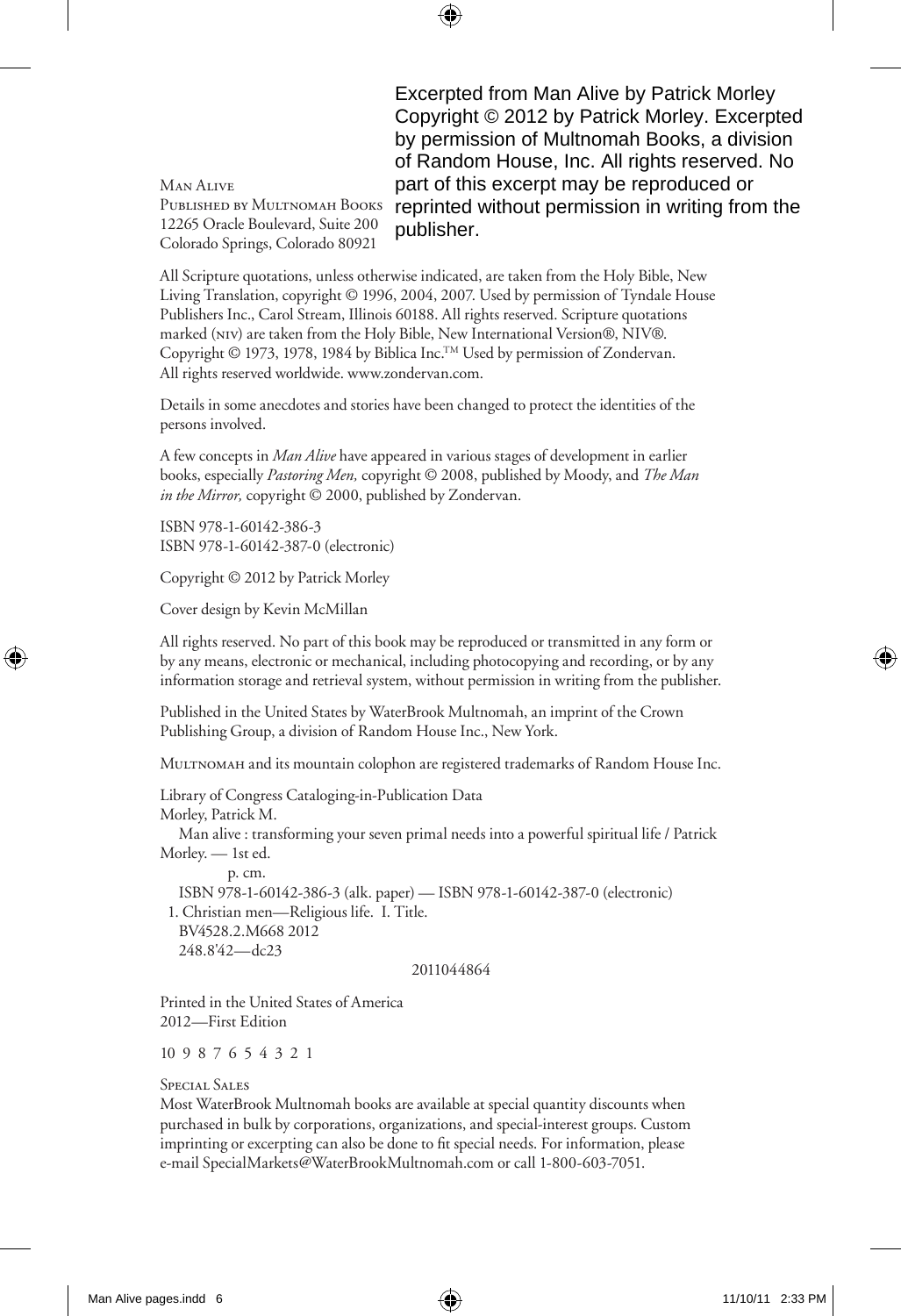n n n

*To Ed Cole, Hal Wilson, and Randy Chrastina, my father-in-law and two brothers-in-law, each uniquely a "man alive."*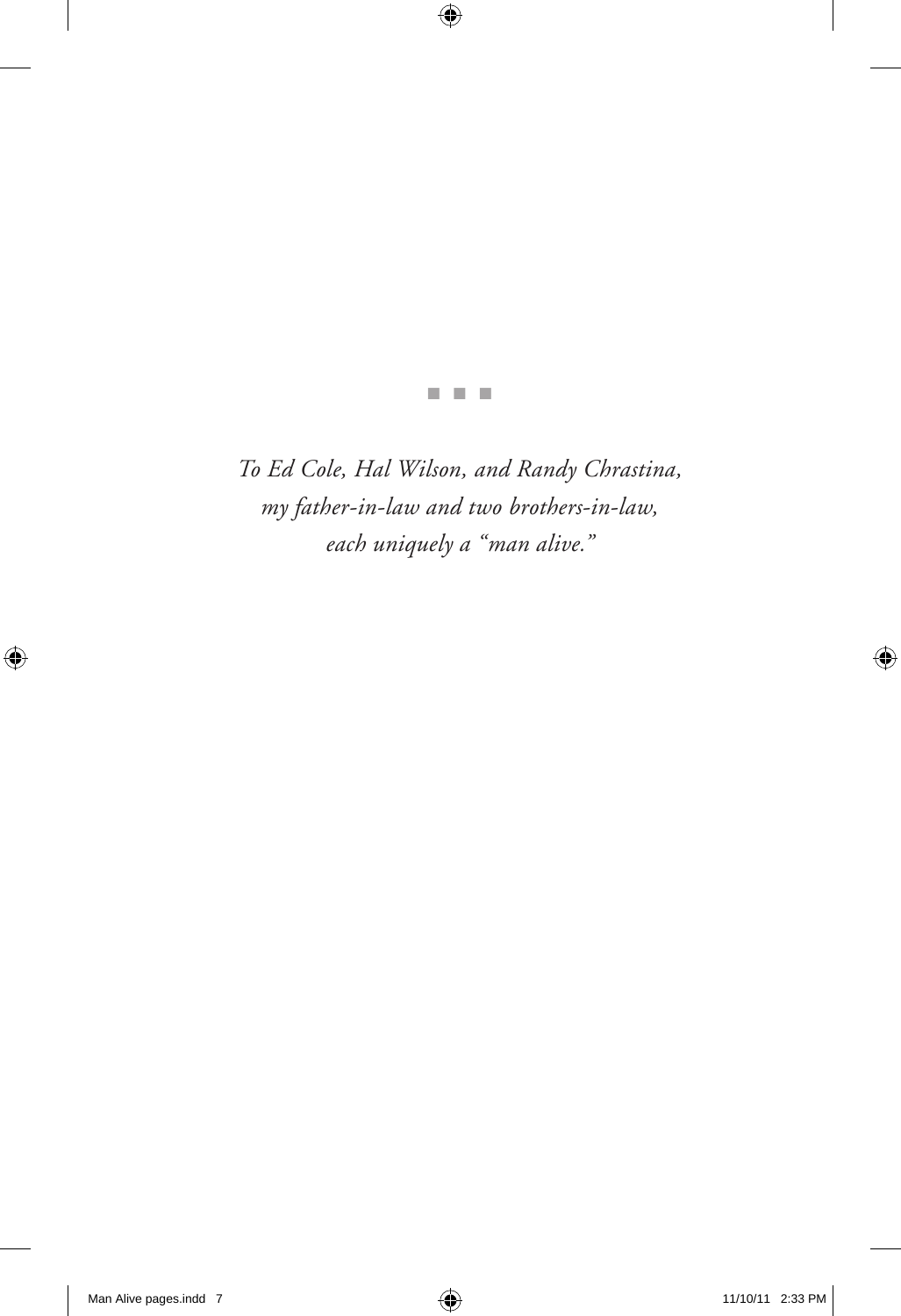### **CONTENTS**

|   | POWERFUL, TRANSFORMED YOU                                                                                                                | 1  |
|---|------------------------------------------------------------------------------------------------------------------------------------------|----|
| Z | EVERY MAN HAS A STORY<br>The primal need: To feel like I don't have to do<br>life alone                                                  | 17 |
|   | A FATHER IN RELENTLESS PURSUIT<br>The primal need: To believe—really believe—<br>that God knows, loves, and cares about me<br>personally | 39 |
|   | CREATED FOR A LIFE OF PURPOSE<br>The primal need: To believe that my life has a<br>purpose—that my life is not random                    | 63 |
|   | <b>BREAKING THE CYCLE</b><br>The primal need: To break free from the<br>destructive behaviors that keep dragging<br>me down              | 85 |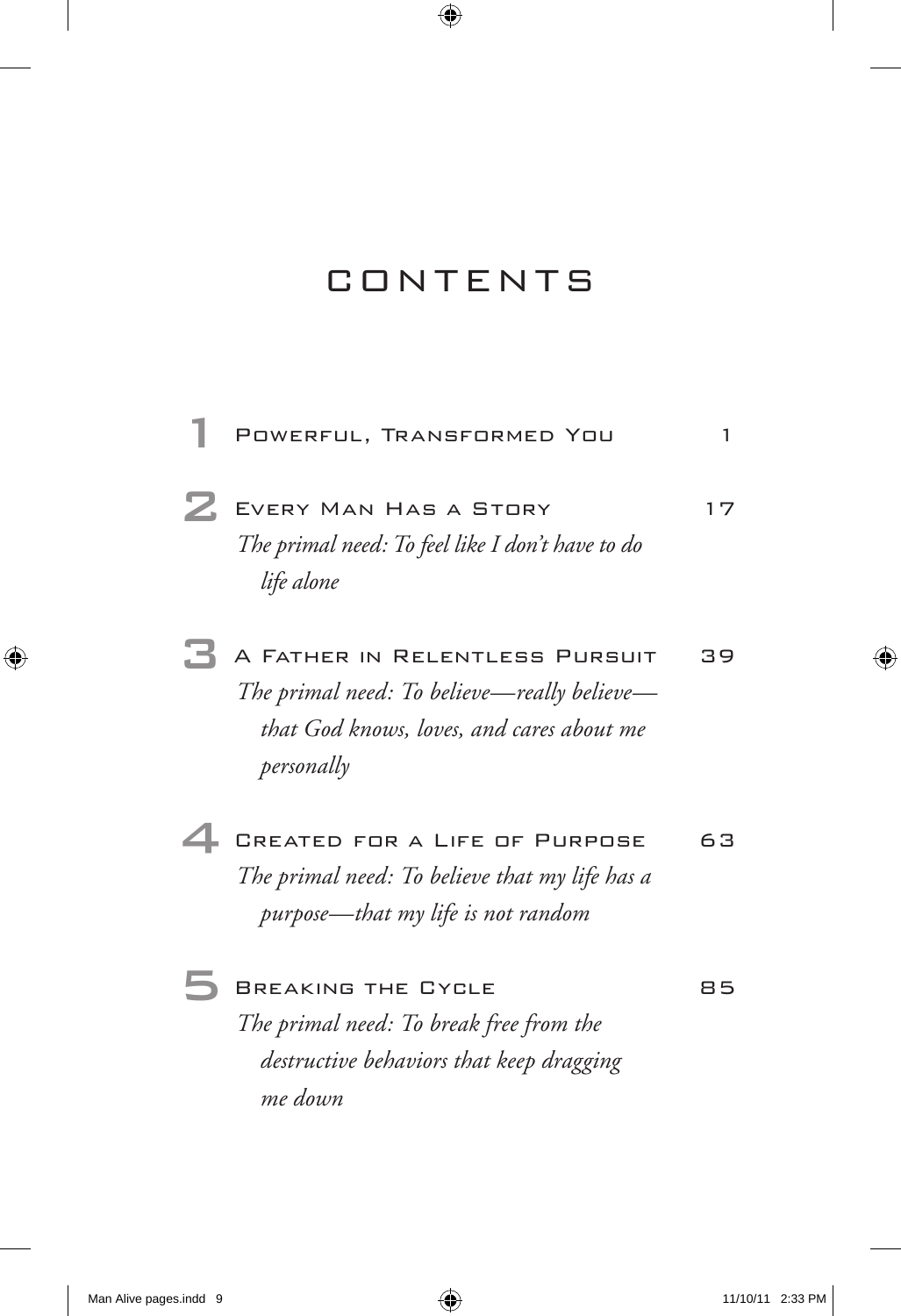| <b>6</b> SOUL MAKING                             | 1 0 7 |
|--------------------------------------------------|-------|
| The primal need: To satisfy my soul's thirst for |       |
| transcendence, awe, and communion                |       |

 $\sqrt{ }$  To Love and Be Loved 133 *The primal need: To love and be loved without reservation*

| HOW A MAN MAKES HIS MARK                    | 161 |
|---------------------------------------------|-----|
| The primal need: To make a contribution and |     |
| leave the world a better place              |     |

| AFTERWORD                       | 185 |
|---------------------------------|-----|
| <b>DISCUSSION LEADERS GUIDE</b> | 187 |
| ACKNOWLEDGMENTS                 | 190 |
| <b>NOTES</b>                    | 193 |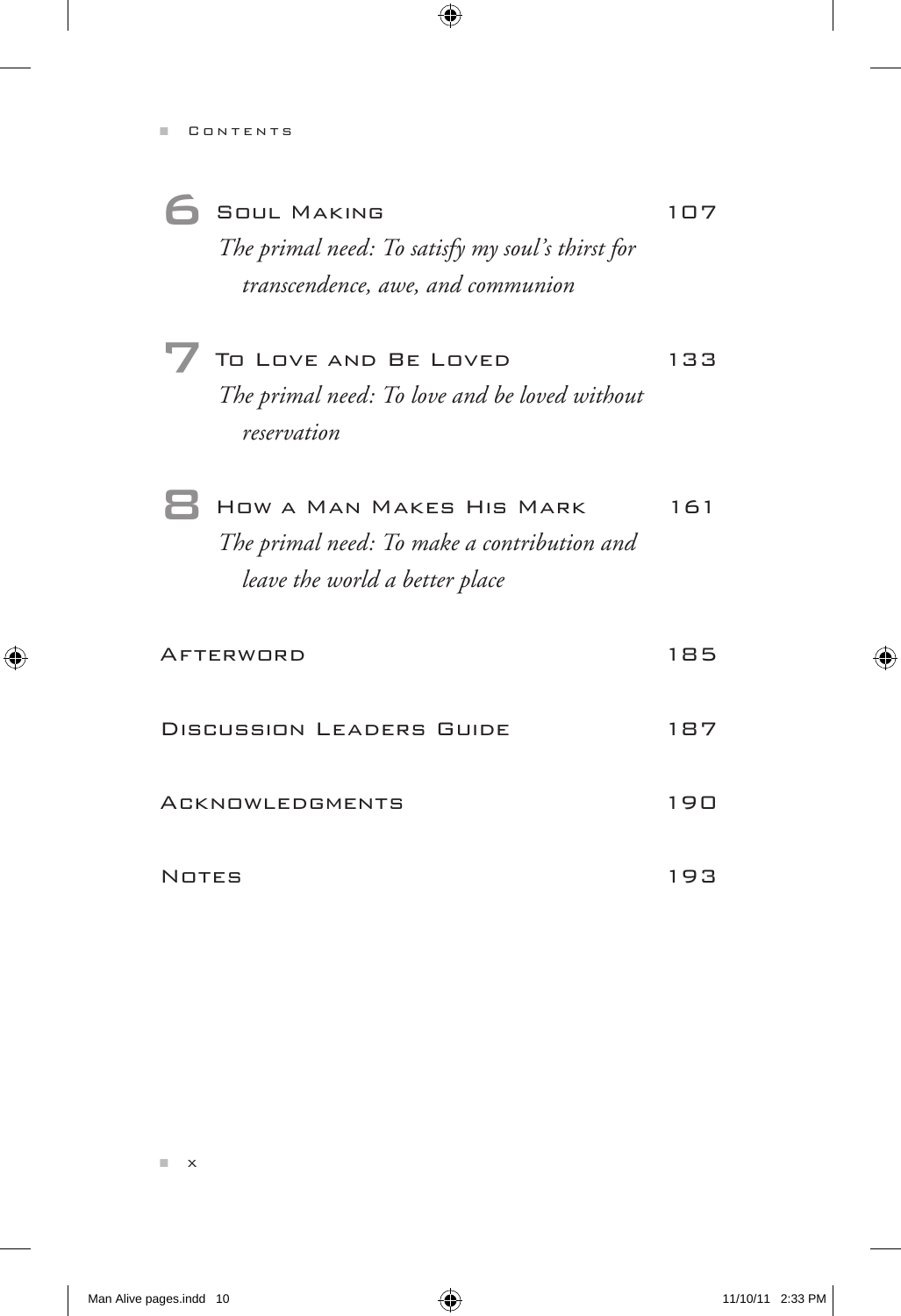1

### POWERFUL, Transformed You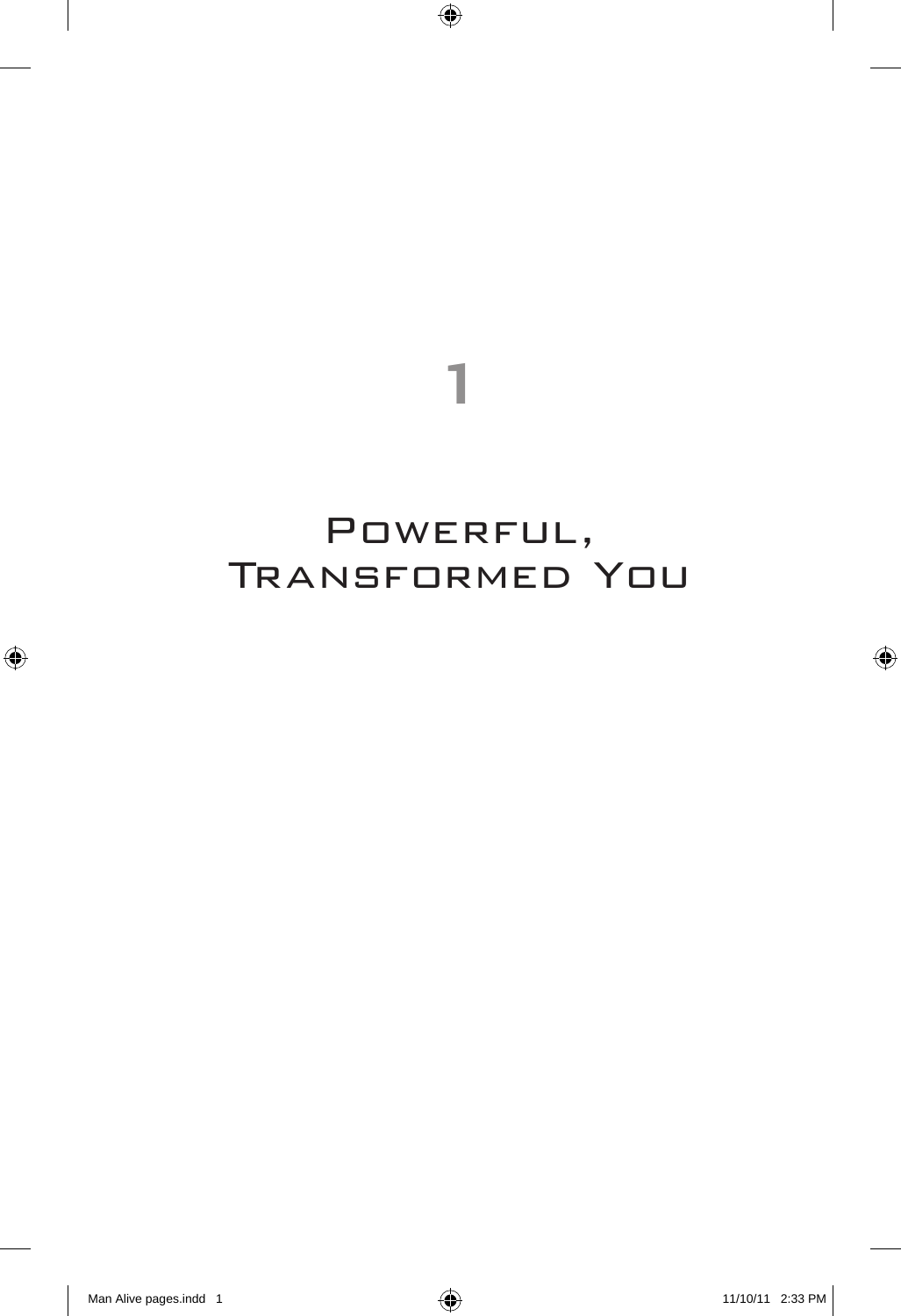s stories began to emerge after the collapse of the<br>World Trade Center towers, several survivors from<br>the South Tower mentioned a courageous young man who World Trade Center towers, several survivors from the South Tower mentioned a courageous young man who mysteriously appeared from the smoke and led them to safety. They did not know who this man was who saved their lives, but this they remembered: wrapped over his mouth and nose was a red bandana.

For fifty-six minutes the man in the red bandana shouted orders and led people down a stairwell to safety. "I found the stairs. Follow me," he would say. He carried one woman down seventeen flights of stairs on his back. He set her down and urged others to help her and keep moving down. Then he headed back up.

A badly injured woman was sitting on a radiator, waiting for help, when the man with the red bandana over his face came running across the room. "Follow me," he told her. "I know the way out. I will lead you to safety." He guided her and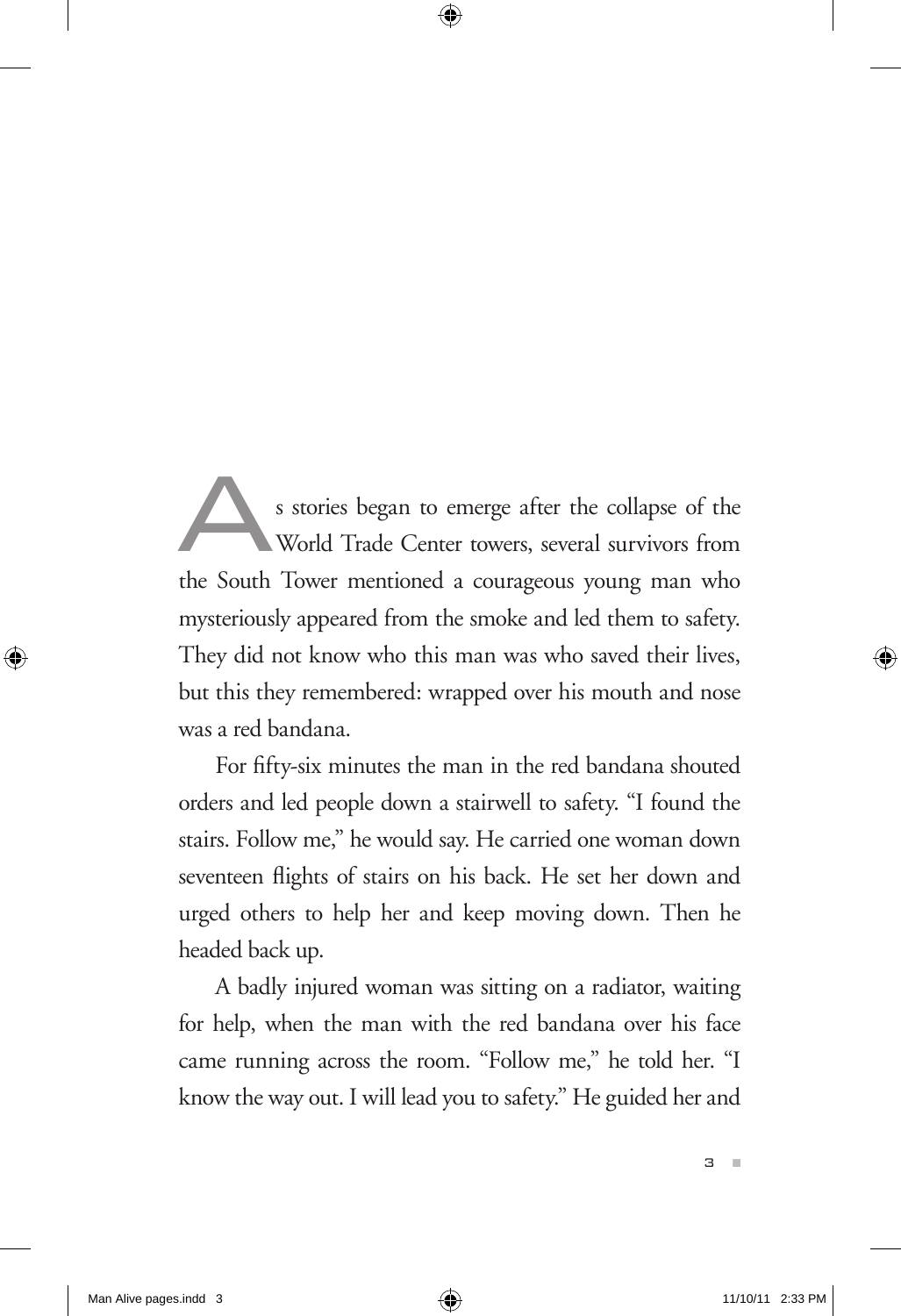another group through the mayhem to the stairwell, got them started down toward freedom, and then disappeared back up into the smoke.

He was never seen again.

Six months later, on March 19, 2002, the body of the man with the red bandana was found intact alongside firefighters in a makeshift command center in the South Tower lobby, buried under 110 stories of rubble.

Slowly the story began to come out. His name was Welles

| He was willing |
|----------------|
| to go up while |
| everyone else  |
| was coming     |
| down.          |
|                |

Crowther. In high school he was the kid who would feed the puck to the hockey team's worst player, hoping to give his teammate that first goal. He became a junior volunteer firefighter in Upper Nyack, New York, following in his dad's footsteps.

Welles graduated from Boston College, where he played lacrosse, always with his trademark red bandana. His father had always carried a blue bandana.

After college he worked as an equities trader on the 104th floor of the South Tower. He had a habit of putting change in his pocket in the morning to give to street people on his way to work.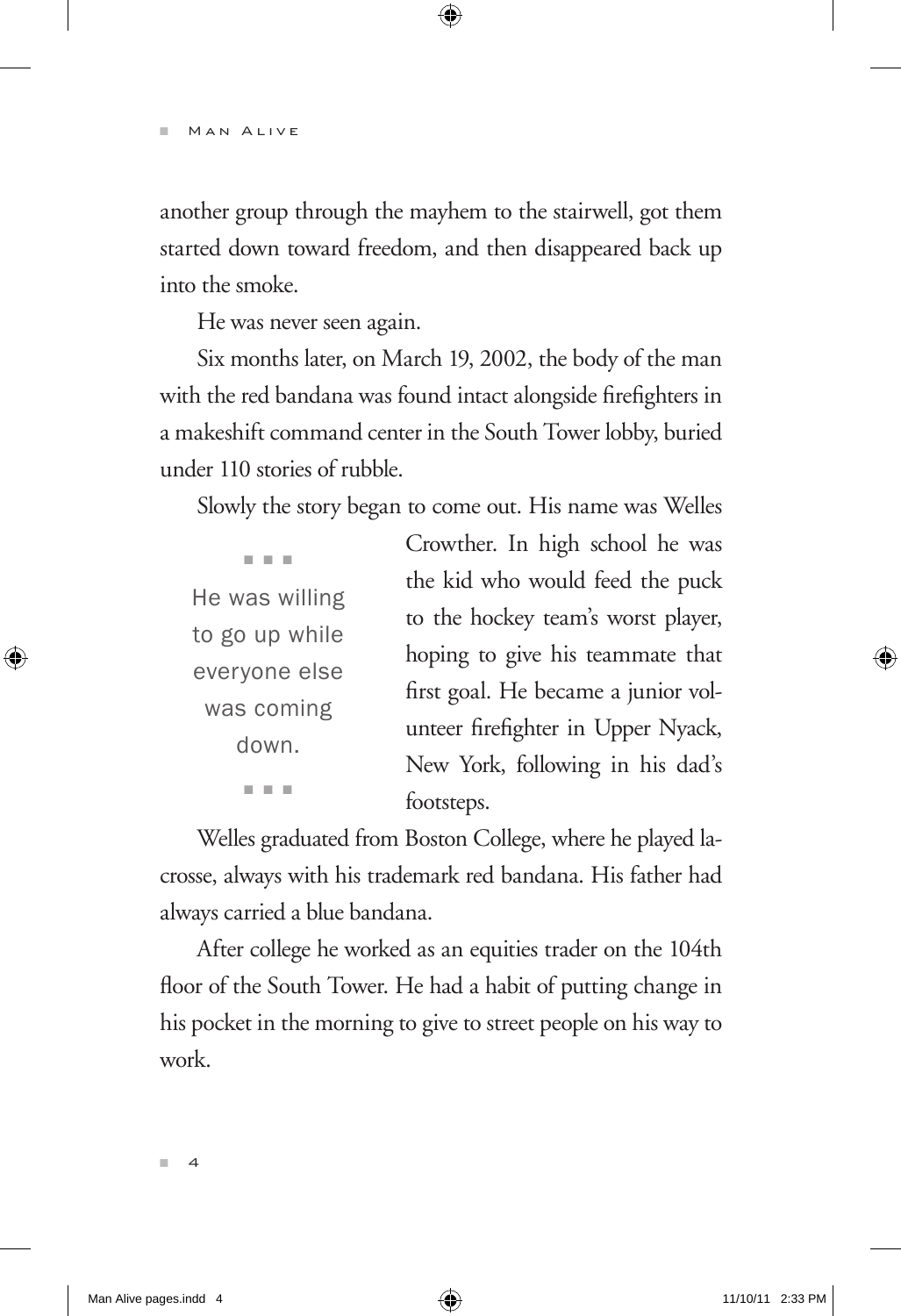Not long before September 11, Welles told his father, "I don't know how much longer I can keep doing this work." He was restless for more. Crunching numbers for invisible clients just didn't seem like what he was born to do. He dreamed of becoming a firefighter or public servant.

On September 11, 2001, at the age of twenty-four, Welles Crowther became both. And also a hero, because he was willing to go up while everyone else was coming down.

#### There Must Be More

This story touches a need deep inside me—something so primal that I find it hard to put into words. But it makes me yearn to feel more alive. And every man with whom I've ever shared it has felt the same way.

Like Welles, we all want to make a contribution and leave the world a better place. It is a primal need—one among many. By "primal," I mean that as men we have a raw, restless energy that's different from women. It needs to be channeled, chiseled, transformed.

Over the last four decades, I've met one-on-one with thousands of men over coffee, in restaurants, in offices, online, after Bible studies, or just hanging out at the racetrack—men like you. I've listened to their stories. I've heard what they said and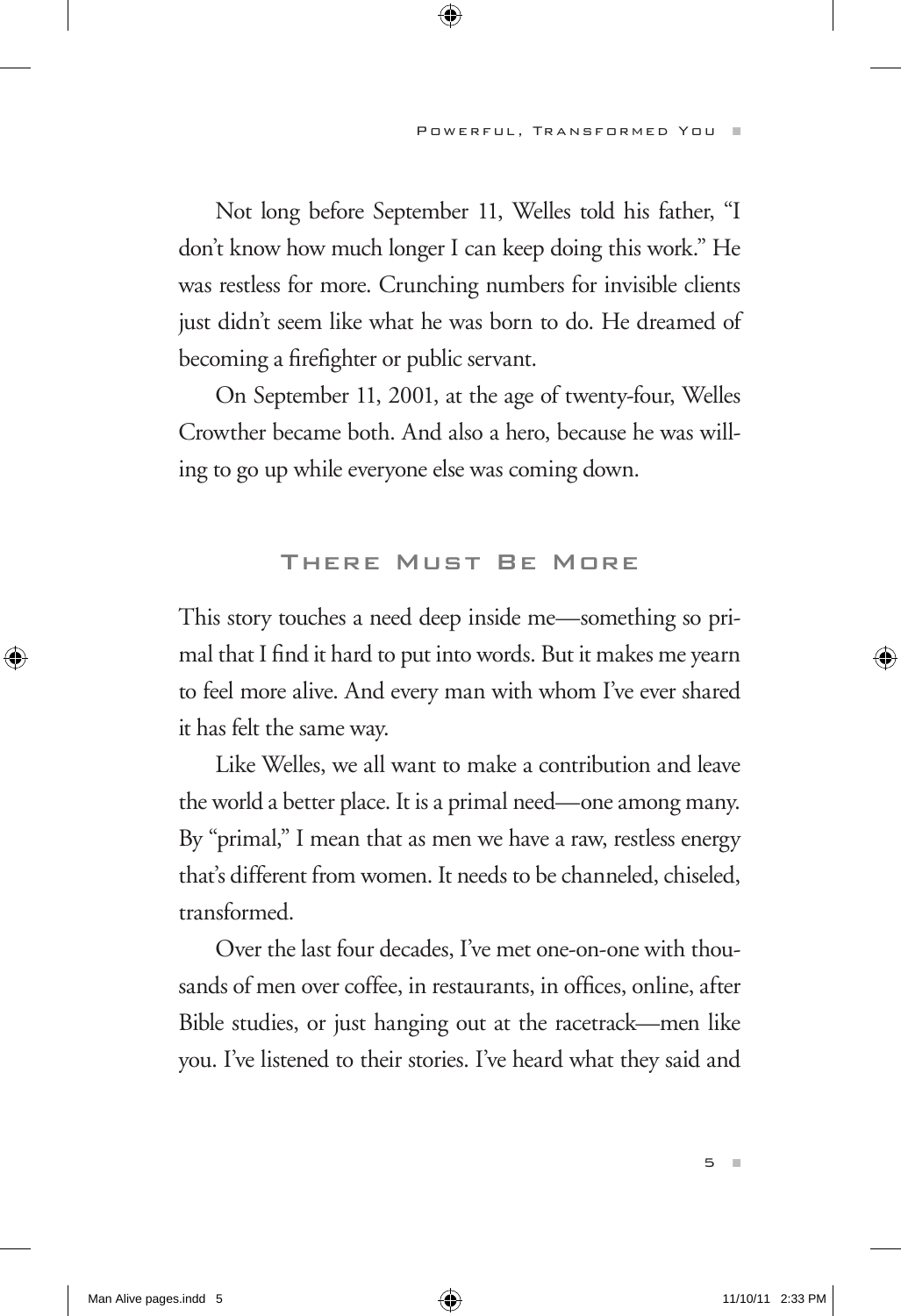didn't say. Christian men know—or strongly sense—that we were created to lead powerful lives transformed by Christ.

But something is blocking them.

n n n As men, we have a raw, restless energy that's different from women. It needs to be channeled, chiseled, transformed.

With a few inspiring exceptions, most men I talk to are confused about what a powerful, transformed life really looks like, regardless of how much "I love Jesus" they've got. They have high hopes for what Christianity offers but little to show for it.

Their instincts are screaming, *There must be more!*

n n n

When men try to put into

words what keeps them from feeling fully alive, they invariably describe one or more of these seven symptoms:

- $\blacksquare$  "I just feel like I am in this thing all alone."
- "I don't feel like God cares about me *personally* not really."
- "I don't feel like my life has a purpose. It seems random."
- "I have a lot of destructive behaviors that keep dragging me down."
- "My soul feels dry."
- "My most important relationships are not working."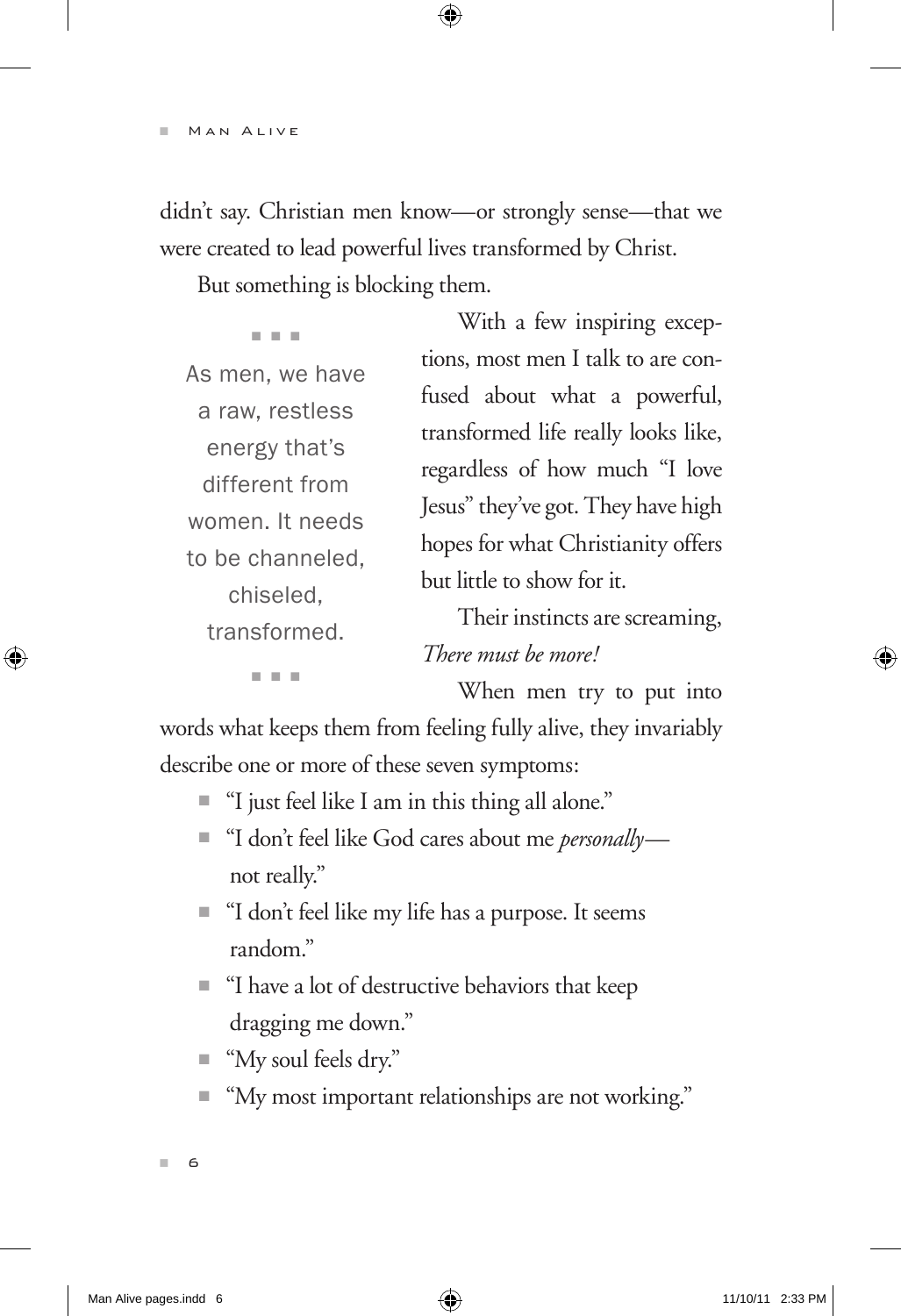$\blacksquare$  "I don't feel like I'm doing anything that will make a difference and leave the world a better place."

Do you feel the angst? Do you see yourself on this list? As you can see, as men, our similarities dwarf our differences.

These inner aches and pains—these yearnings—correspond to the seven primal, instinctive needs we'll be exploring in this book.

#### The High Cost of Being Half Alive

I'd estimate that as many as 90 percent of Christian men lead lukewarm, stagnant, often defeated lives. They're mired in spiritual mediocrity—and they hate it.

Despite their good intentions, after they "walk the aisle" and "pray the sinner's prayer," most men return to their seats and resume their former lives. They don't take the next steps. Almost imperceptibly, one disappointment at a time, the world sucks out

n n n

Almost imperceptibly, one disappointment at a time, the world sucks out their newfound joy and passion for life in Christ.

n n n

their newfound joy and passion for life in Christ.

Men lose heart, go silent, and anesthetize their pain. Then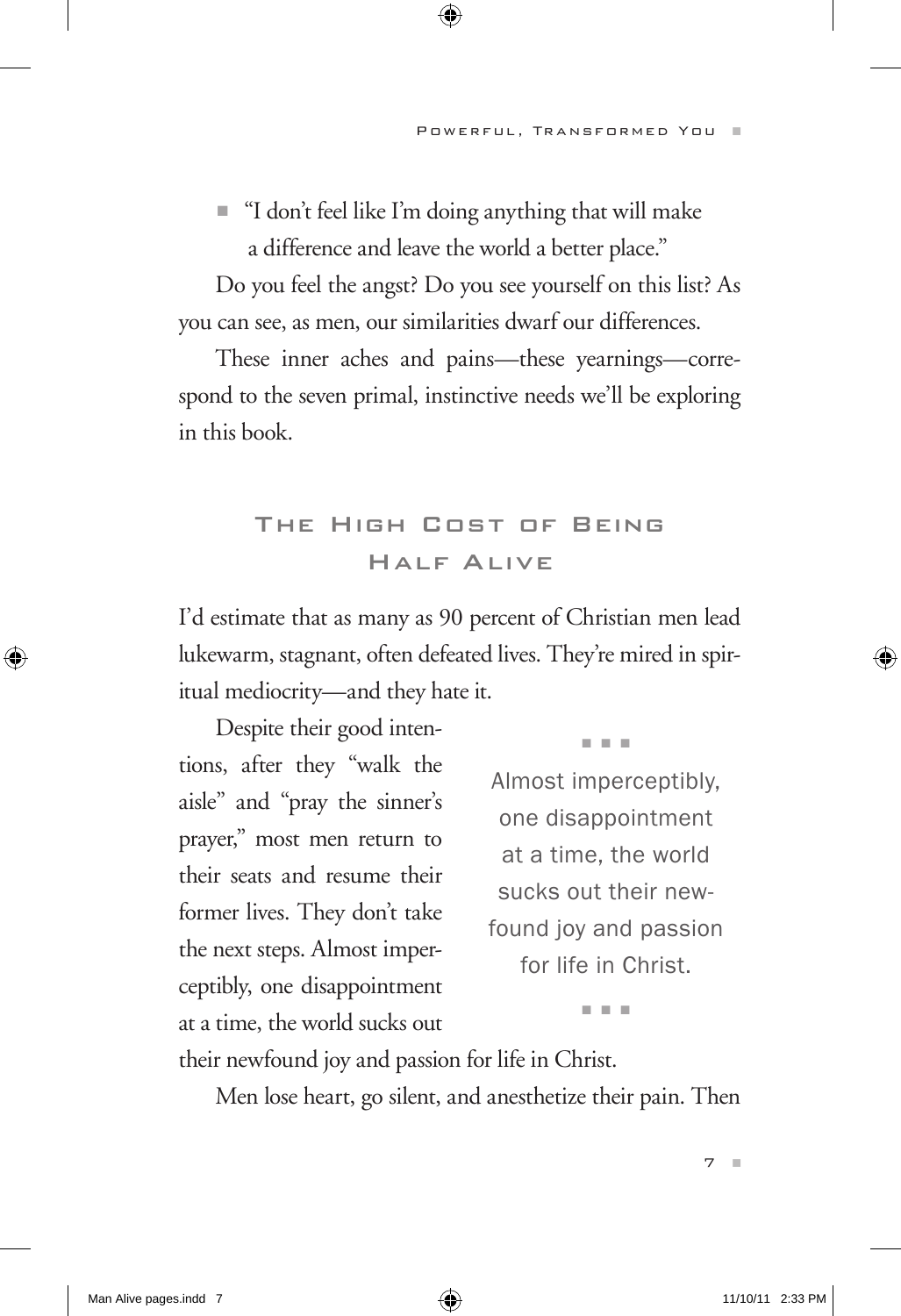they give up, burn out, drop out, or just slowly drift away. It's not just getting older; it's an assassination of the soul.

And isn't that exactly what the enemy of our souls wants? As Jesus said, referring to the devil, "The thief's purpose is to steal and kill and destroy" (John 10:10).

No man fails on purpose. None of us wakes up in the morning and thinks, *I wonder what I can do today to irritate my wife, neglect my kids, work too much, and have a moral failure.* But many of us will.

The statistics are jarring:

- 80 percent of men are so emotionally impaired that not only are they unable to *express* their feelings, but they are even unable to *identify* their feelings.
- 55 percent of marriages experience financial dishonesty, and it's usually the husband.
- $\Box$  50 percent of men who attend church actively seek out pornography.
- 40 percent of men get divorced, affecting one million children each year.

The collateral damage is staggering. Tonight, one-third of America's seventy-two million children will go to bed in a home without their biological dad. But perhaps the greatest cost to the *physical* absence of fathers is the *practical* absence of mothers. Essentially, one person must now do the work of two. As a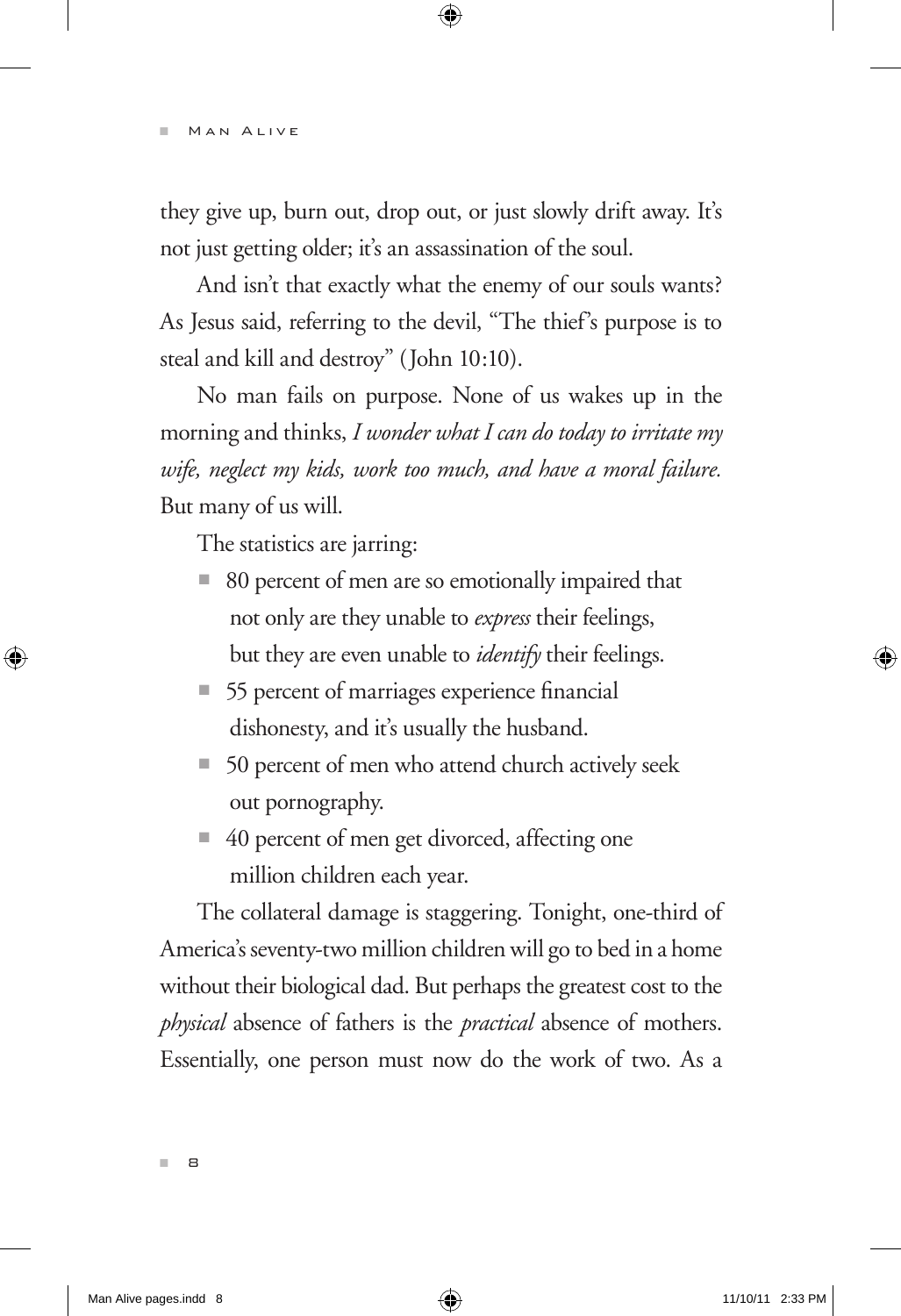young woman who grew up without a dad said, "When my mom and dad divorced, I didn't just lose my dad. I also lost my mom, because she had to work long hours to support us."

A man leaves. A woman weeps herself to sleep. A little girl prays, "God, why is my daddy always so angry with me?" The men problem has made Dr. Phil a very rich man.

There has to be a better way.

#### WHAT A MAN ALIVE DOES **DIFFERENTLY**

We all know a handful of Christian men we admire more than others. Their faith has become robust and powerful. They're living lives of influence because their primal needs have been fulfilled. They feel alive. Perhaps you have even witnessed their transformation from spiritual mediocrity. Likewise, you've known men who never seem to be able to get it together spiritually. What makes the difference?

To ask, What do men who lead powerful, transformed lives do? would be misleading. Why? Because lukewarm men are just as likely to do a lot of those same things: attend church, serve on a committee, and send kids to youth group.

The right question to ask is, What do men who lead powerful, transformed lives do *differently* than their lukewarm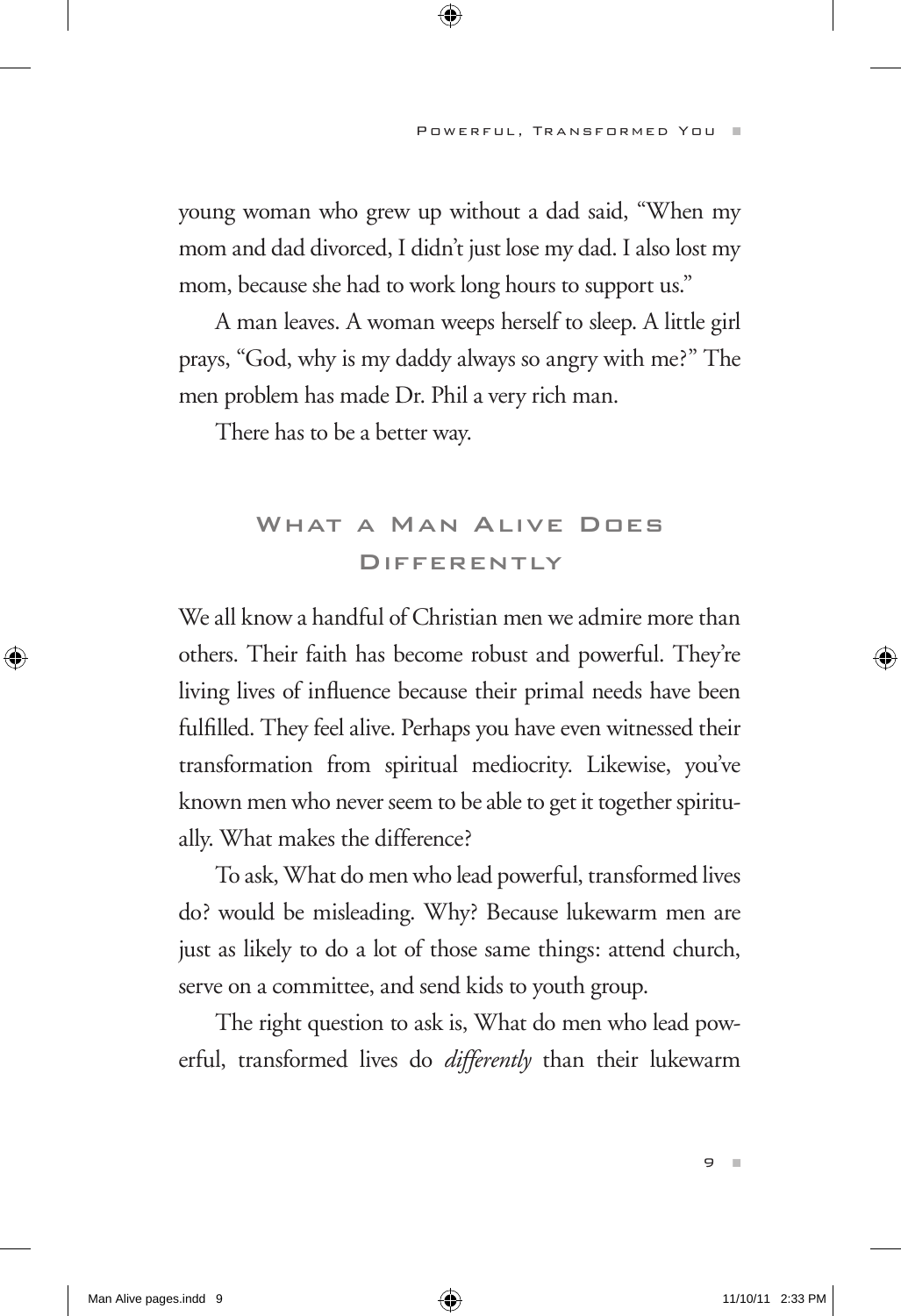counterparts? In business we call these the differentiated success factors.

To imitate what *most* professing Christian men do wouldn't

n n n The right question to ask is, What do men who lead powerful, transformed lives do *differently* than their lukewarm counterparts? n n n

be helpful. What we want to know is, What are the guys who really have it together doing that the guys who live in spiritual mediocrity don't do? What differentiates strong men from those guys who always seem to be looking in from the outside? What do successful Chris-

tian men do that unsuccessful Christian men fail to do?

WHAT'S GOING ON?

Jesus gave us a picture of both the problem and the solution in His well-known parable of the four soils. A sower went out and scattered the seed of God's Word on four kinds of soil: the hard path, the rocky soil, the thorny ground, and the good soil.

Most men today would recognize themselves in the first three soils, where the seeds don't grow. Yet they honestly want to be like the good soil where the fourth seed fell—to be men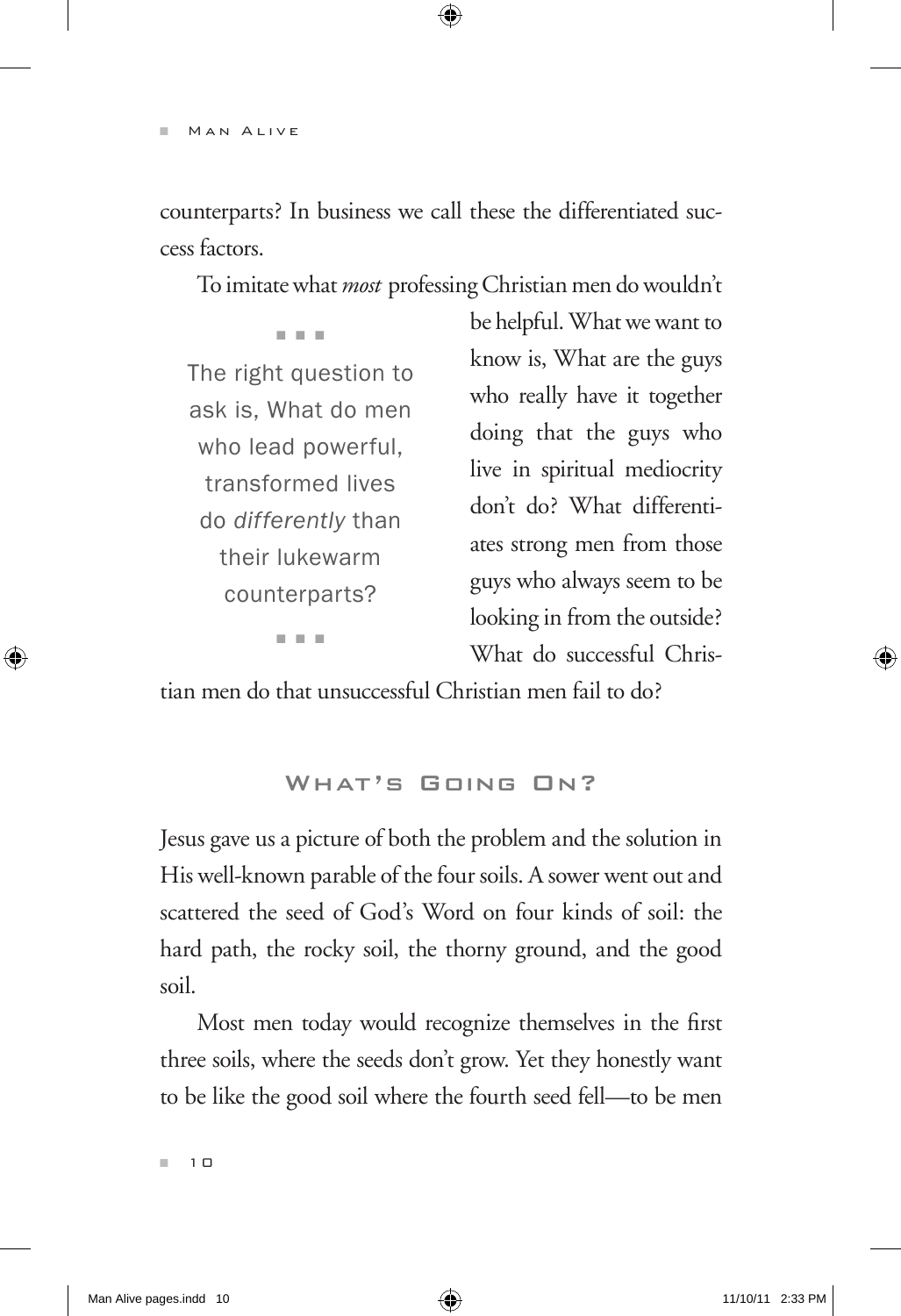"who truly hear and understand God's word and produce a harvest of thirty, sixty, or even a hundred times as much as had been planted" (Matthew 13:23).

What is keeping men's lives hard, rocky, and choked with thorns when so many urgently want more and when God created us for more—much more?

And, positively, what do men who lead powerful, "a hundred times" lives do differently than their mediocre counterparts? Jesus gave us an insight when He was speaking to a group of confused religious men. He said,

Your mistake is that you don't know the Scriptures, and you don't know the power of God. (Matthew 22:29)

Do you see it? Jesus made a direct connection between

knowing the Bible and leading a powerful life. Lukewarm men are in error because they "don't know the Scriptures" and therefore "don't know the power of God." Their *capabilities* don't equal their *intentions.* Without the right training, their soil remains bare, stony, and full of weeds. And as you'll soon see,

n n n

Digging into the Word of God is easily the number one factor that differentiates men who have tapped into God's power.

n n n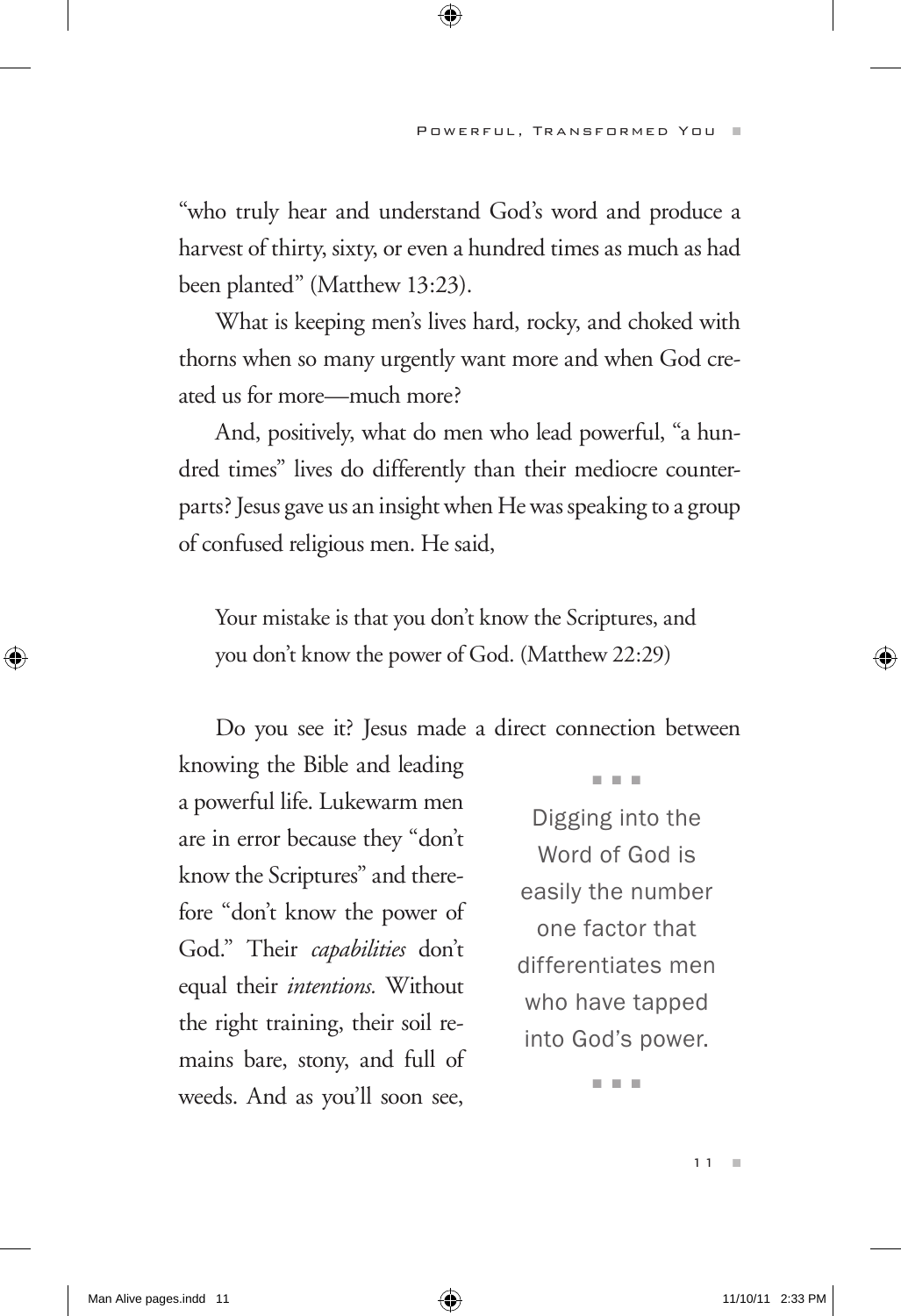by "know the Scriptures," Jesus was talking about a lot more than mere head knowledge.

On the other hand, transformed men "truly hear and understand God's word and produce a harvest." Digging into the Word of God is easily the number one factor that differentiates men who have tapped into God's power.

#### A POWERFUL LIFE

The word "power" in the Bible is the Greek word *dunamis,* from which we get *dynamite.*

An army chaplain had a huge boulder in his backyard that he wanted to get rid of. He knew an army explosives expert, so he asked for help. The chaplain suggested they put some dynamite on top of the rock to break it up.

The explosives expert laughed. He said, "If we just detonated explosives on top of the rock, it would barely take a chip out of the rock—and we would shatter every window within a two-block radius!

"But I can do anything with that rock you want. I can leave the rock intact and throw it anywhere in your backyard you want. If you want it split in two, I can do that. If you want me to pulverize it, I can make that happen. You just tell me what you want, and I can shape a charge that will direct the power of the blast to do whatever you want."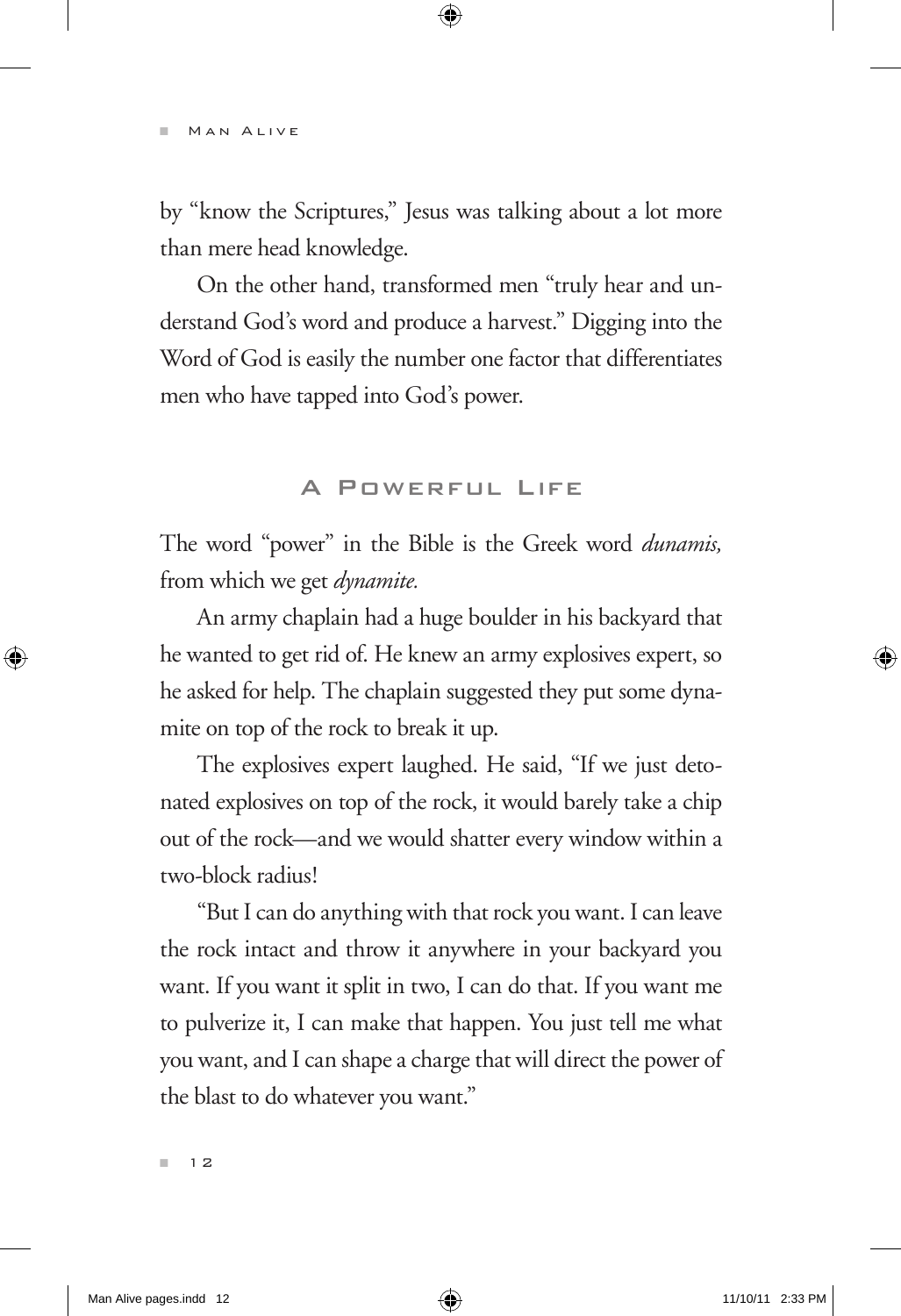That's the kind of immense, versatile power that Jesus envisioned in making the statement in Matthew 22:29. He had the same thought in mind later when He said, "You will receive *power* when the Holy Spirit comes on you; and you will be my witnesses" (Acts 1:8, NIV, emphasis added).

In the Scriptures and in the Holy Spirit, you already have at your disposal the power—the dynamite—of God to change your life.

#### Where Do We Go from Here?

What I'm proposing in this book is a huge promise—not from me, but from God's Word. Jesus said it Himself:

My purpose is to give them a rich and satisfying life. (John 10:10)

That's quite a promise.

The premise of this book is that you don't have to settle for being half alive. You can heal each of your inner aches and pains. You can be the good soil. You can be transformed. God will change your life one verse at a time. n n n You don't have to settle for being half alive. n n n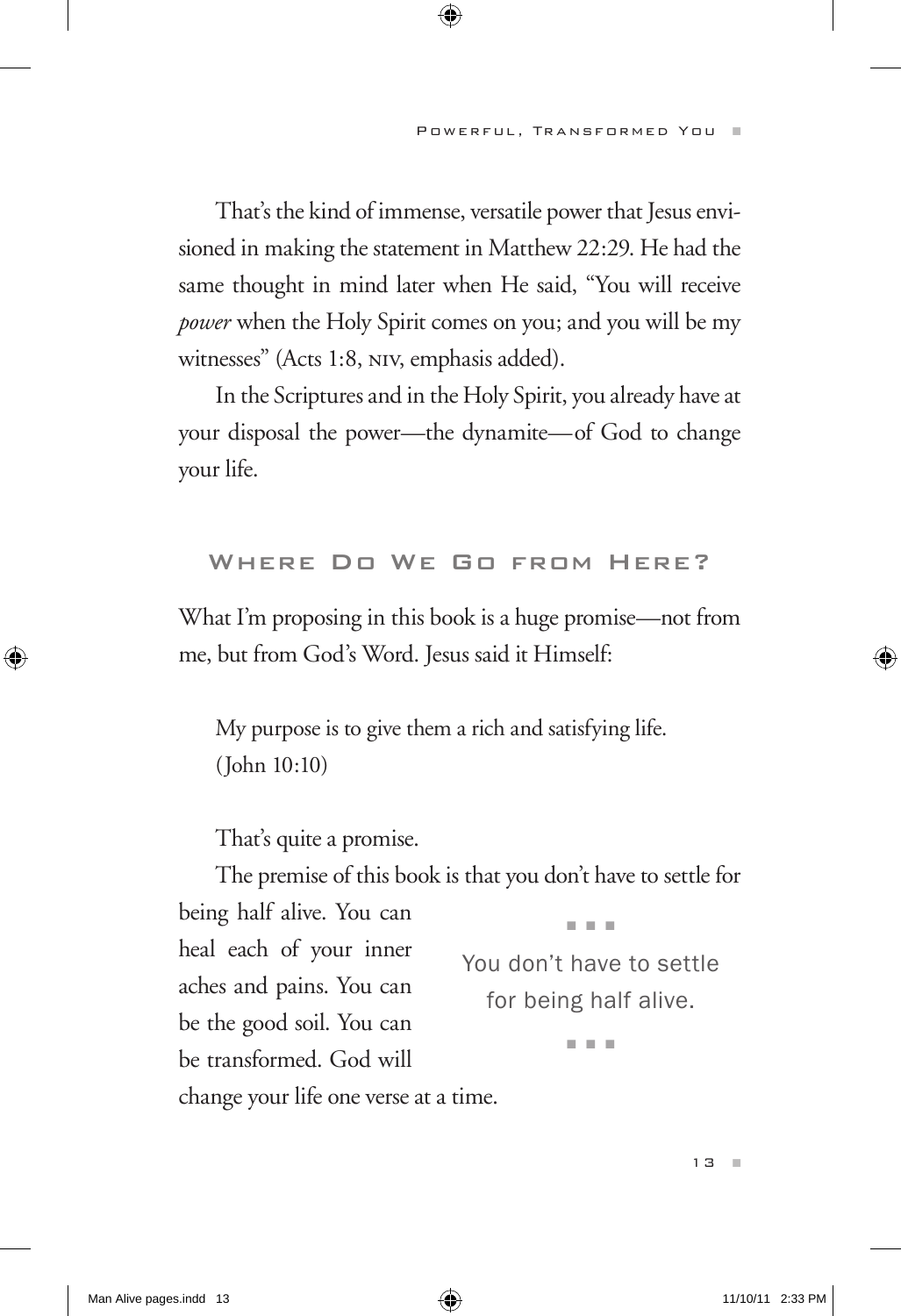It's not self-indulgent for you to become the man God created you to be. In fact, it's your destiny to lead a powerful life transformed by Christ—not without ongoing opposition but equipped and trained with the power to prevail.

I'm going to show you how God has provided ways for you to transform that raw, restless energy you feel into a powerful spiritual life. In each of the following chapters we're going to flesh out one of these seven primal needs:

- 1. To feel like you don't have to do life alone
- 2. To believe—*really* believe—that God loves and cares about you personally
- 3. To understand how your life has a purpose, that your life is not random
- 4. To break free from the destructive behaviors that keep dragging you down
- 5. To satisfy your soul's thirst for transcendence, awe, and communion
- 6. To love and be loved without reservation
- 7. To make a contribution and leave the world a better place

We'll explore how it feels when your life is not going right, what makes it so hard, and what to do about it.

I'm praying that God will satisfy your hunger for a powerful, transformed life and will supernaturally elevate you to a whole new level of feeling alive, from which you refuse to return.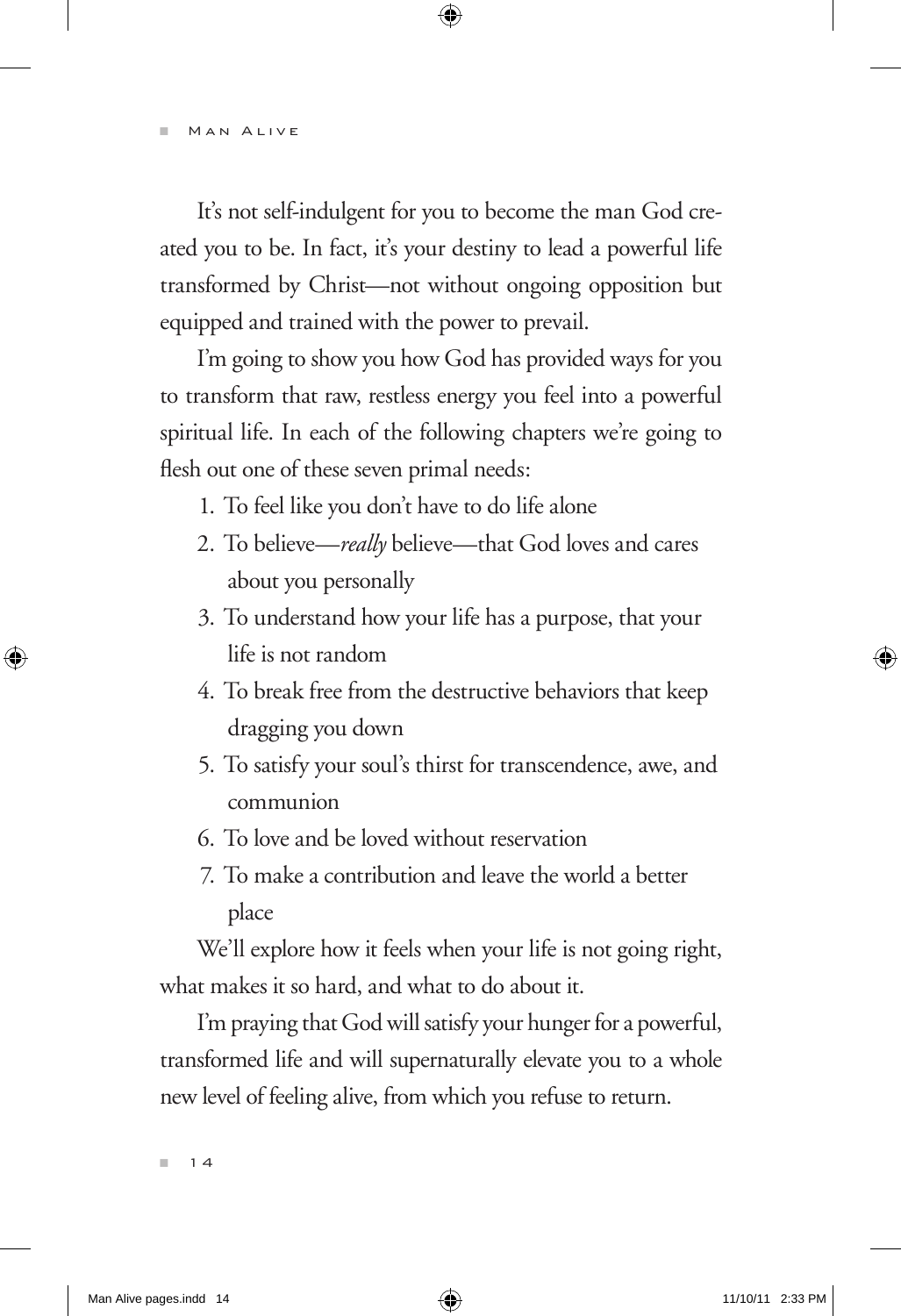We are part of something bigger than ourselves, you and I. We share a common bond. And there are others too—millions

of us. Everywhere. Men unwilling to settle for spiritual mediocrity. Men unwilling to settle for anything less than becoming fully alive.

Let's go get it.

We are men unwilling to settle for spiritual mediocrity.

n n n

n n n

#### Reflection and Discussion **QUESTIONS**

- 1 "As men we have a raw, restless energy that's different from women. It needs to be channeled, chiseled, transformed" (page 5). Do you agree or disagree? Explain your answer.
- 2 In your experience, what do men who lead powerful, transformed lives do differently than men who are stuck in spiritual mediocrity?
- $\Box$  The promise of this book is that you can lead a powerful life transformed by Christ. You don't have to settle. Which of the seven symptoms (page 6) do you most identify with? What would you like to see change?